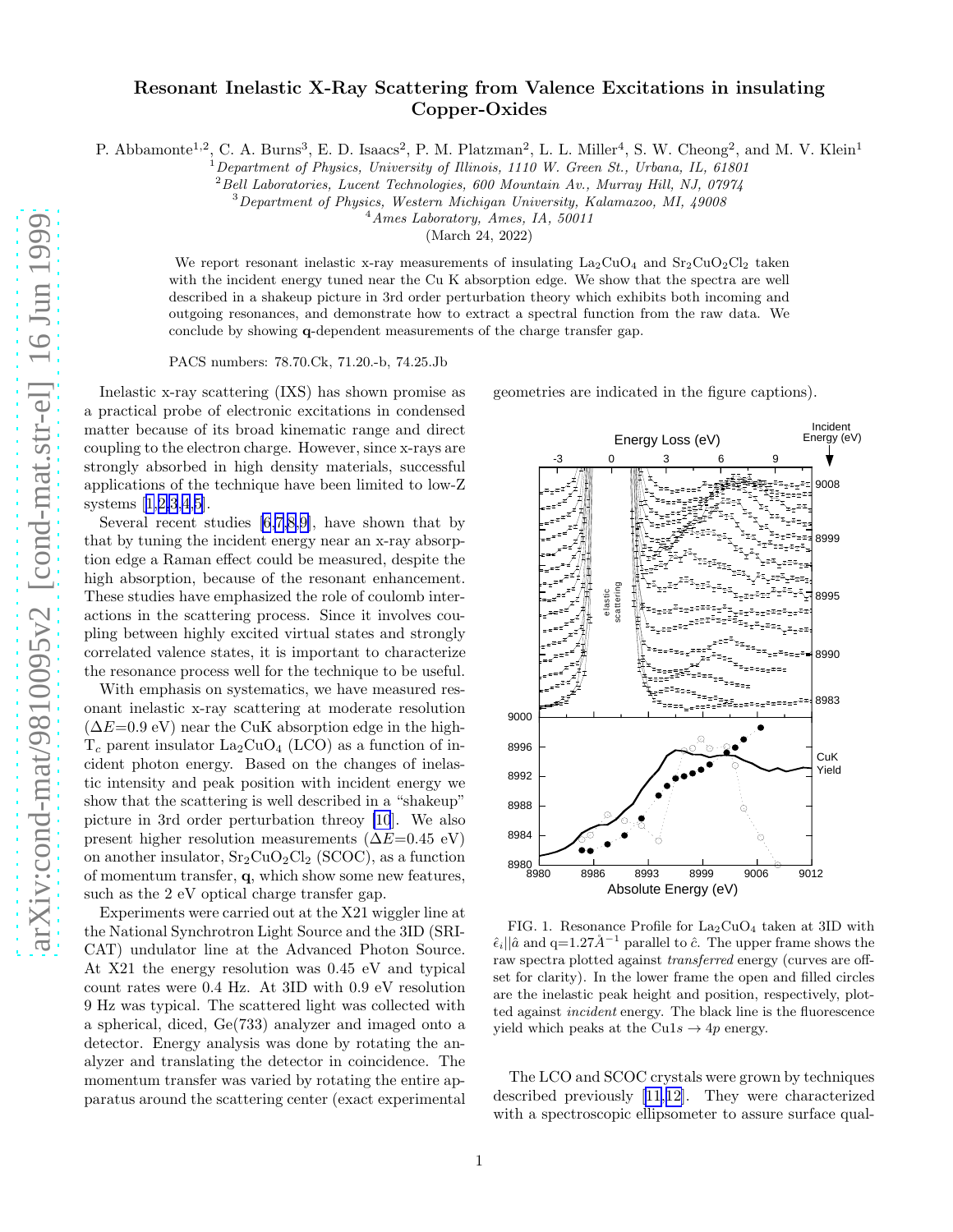ity.

In the upper panel of Fig. 1 we show inelastic x-ray spectra from  $La_2CuO_4$  at fixed q for 16 different incident x-ray energies across the Cu K absorption edge. Since the overall absorption change across the edge is only 14% (xray absorption being dominated by the La atoms) corrections for sample self-absorption did not significantly alter the line shapes. So shown here are the raw spectra. The strong peak at zero energy loss is elastic scattering. The energy gain side (negative energy loss) shows a background of 12 counts per minute. The principal feature of each curve is a single peak, seen previously in  $Nd_2CuO_4$ [[8\]](#page-3-0), whose position, intensity, and line shape vary greatly as a function of incident energy.

We summarize the resonant behavior in the lower frame of Fig. 1 where the inelastic peak height (open circles) and position (filled circles) are plotted against incident energy. The thick line is the CuK fluorescence yield which shows the location of the edge (a localized  $Cu1s \rightarrow 4p$  transition). The peak height shows two maxima, the stronger of which correlates with the peak of the edge and the weaker with the pre-edge shoulder. In both cases the maximum is offset from the absorption peak by about 2.5 eV.

The peak *position* shifts nonlinearly with incident energy; below and above a resonance it is roughly linear while near a resonance it plateaus. This behavior differs fundamentally from a classic Raman effect, in which one expects a linear peak shift with unit slope with a gradual rise in intensity below a resonance, and saturation above [[13\]](#page-3-0).

Independent of any model, this type of low energy loss scattering leads to excited states of the valence electron system in the absence of core excitations. However, because one is near the 1s absorption threshold of Cu the scattering proceeds through a set of almost real, highly excited (9 keV) intermediate states, which have a 1s core hole and an extra electron excited in a localized 4p state  $(1s4p)$ . When the highly excited intermediate state disappears it leaves behind low-lying valence excited states - in principle conserving energy and crystal momentum.

One must describe these many-body intermediate states, i.e. their matrix elements as well as their off-shell weight, in order to characterize the coherent, second order process. Different groups have resorted to different approximation schemes. Starting with N valence electrons in a small cluster, Tanaka and Kotani [\[14](#page-3-0)] describe the intermediate states as a set of N+1 interacting electrons in the presence of a rigid impurity - the Anderson Impurity Model. This treatment assumes that the core state is suddenly created, and that it can be treated as a fixed, external potential. It emphasizes the multiplet coupling among the N+1 electrons, and is done numerically in exact diagonalization with a large number of basis functions.

Taking a more analytic approach, Platzman and Isaacs

[[10\]](#page-3-0) treat the many-body problem by describing Coulomb interactions among electrons in a series of perturbation diagrams[[15\]](#page-3-0). This approach assumes that interactions can be taken to be weak for a suitable choice of basis functions *or* that one can sum enough terms in perturbation theory to include the important physics. They argue that near a sharp, dipole-allowed transition the dominant term occurs in 3rd order. Writing it out explicitly one arrives at

$$
S_{f \leftarrow i} = \sum_{\overline{1s}, 4p} \frac{M_{em} M_{coul} M_{abs}}{(\omega_s - E_{\overline{1s}, 4p} + i\gamma_K)(\omega_i - E_{\overline{1s}, 4p} + i\gamma_K)} \tag{1}
$$

In this expression the sum is on all possible states of the 1s hole and 4p electron,  $E_{1s4p}$  is their energy, and  $\gamma_K$ is their inverse lifetime. The numerator contains matrix elements for absorption,  $M_{abs} = (e/mc)\langle \overline{1s} 4p| \mathbf{p} \cdot \mathbf{\hat{A}} | \mathbf{k}_i \rangle$ , emission,  $M_{em} = (e/mc)\langle k_s| \mathbf{p} \cdot \hat{\mathbf{A}} | \overline{1s}^{\prime} 4p^{\prime} \rangle$ , and coulomb interaction between the core and valence states,  $M_{coul}$  =  $\int d\mathbf{x} \, d\mathbf{x}' \, \langle \bar{\mathbf{1}}s' \, 4p'; f | \hat{\rho}(\mathbf{x}) \hat{\rho}(\mathbf{x}') / |\mathbf{x} - \mathbf{x}'| |\bar{\mathbf{1}}s \, 4p; i \rangle$ .  $\mathbf{k}_i$  and  $\mathbf{k}_s$ are the incident and scattered photon momenta, (i.e.  $q=k_i-k_s$ ) and  $\omega = \omega_i - \omega_s$  is the energy loss.

Physically this expression represents the following. The incident photon, with energy tuned to the CuK absorption edge, creates a virtual  $1s4p$  pair on a Cu site. This pair is bound as an exciton by the coulomb interaction (not included in Eq. (1)) and so is non-dispersive. It takes up the momentum of the incident photon, 4.55  $A^{-1}$ , and scatters off the valence electron system. When the exciton recombines, the emitted photon reflects the energy and momentum imparted to the system. This is commonly called a "shakeup" process, which to first order in the coulomb interaction is given by Eq. (1).

To get a transition rate we square the quantity (1) and perform an incoherent sum on final states. We postulate that the intermediate states are approximately degenerate with energy  $E_{1s4p} = E_K$  (since they are spacially localized), which allows factoring of the energy denominators from the sum. We arrive at

$$
w = \frac{S_K(\mathbf{q}, \omega; \hat{\epsilon}_i, \hat{\epsilon}_s)}{\left[ (\omega_i - E_K)^2 + \gamma_K^2 \right] \left[ (\omega_s - E_K)^2 + \gamma_K^2 \right]} \tag{2}
$$

where

$$
S_K = \frac{2\pi}{\hbar} \sum_{f} \left| \sum_{\overline{1s}, 4p} M_{em} M_{abs} M_{coul} \right|^2 \delta(\omega - E_f + E_i).
$$
\n(3)

and  $\hat{\epsilon}_i$  and  $\hat{\epsilon}_s$  are the polarizations of the incident and scattered photons. The two lorentzians in (2) are incoming and outgoing resonances in the photon frequency, so we see that this treatment is completely analogous to third-order optical Raman scattering from phonons in semiconductors, in which the scattering is described by a single operation of the electron-phonon interaction on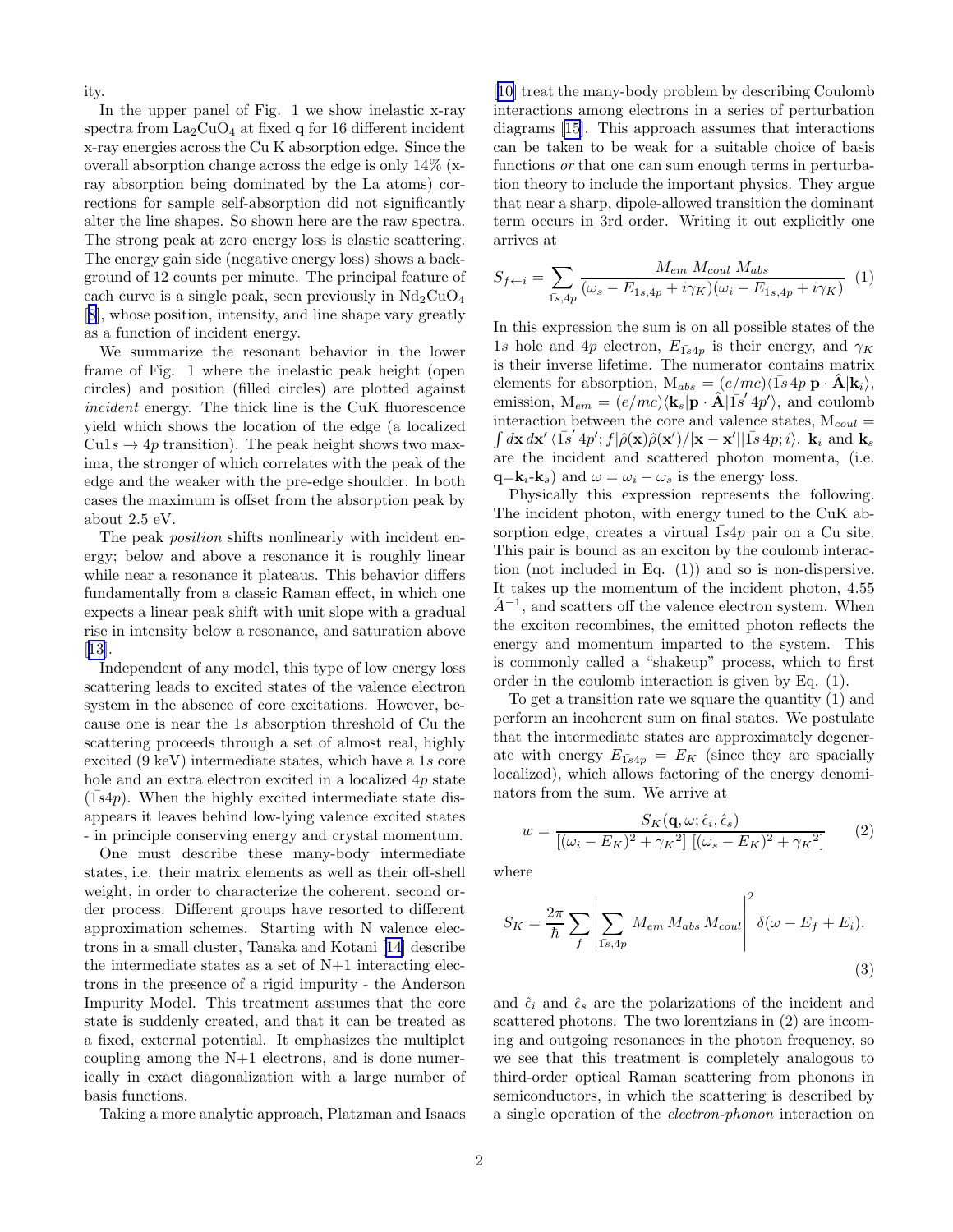a virtual valence electron-hole pair [\[16](#page-3-0)]. The two resonances formally come about the same way.

The central result of this paper is Eq. (2). It says that, within our approximation, all the very different spectra in Figure 1 derive from the same fundamental quantity,  $S_K$ , which depends on the *difference*  $\omega = \omega_i - \omega_s$  rather than on  $\omega_i$  and  $\omega_s$  independently. A way to test this result would be to take the curves from Fig. 1, divide each by its respective denominator from Eq. (2), and see if they all collapse to the same function.



FIG. 2. The result of dividing energy denominators in (2) from the experimental spectra in Fig. 1. For  $E_K = (8995.14 \pm 1.61)$  eV and  $\gamma_K = (2.38 \pm 0.542)$  eV all spectra collapse onto a single curve. The thick line is a Gaussian fit.

In Eq.  $(2)$  we assumed that we are near a single resonance, so we take the nine highest curves from Fig. 1 (around the second peak in the resonance profile) and subtract their background and elastic scattering. We use  $E_K$  and  $\gamma_K$  as flexible parameters and divide each spectrum by its respective denominator. Using a nonlinear fitting algorithm, we adjust the values of  $E_K$  and  $\gamma_K$ to minimize the total variation (the  $\chi^2$  summed over all points and all spectra) among the curves, irrespective of the resulting shape. For the values  $E_K = (8995.14 \pm 1.61)$ eV and  $\gamma_K = (2.38 \pm 0.542)$  eV we find that the spectra collapse onto a single curve, shown in Figure 2.

The result for  $S_K(\mathbf{q}, \omega; \hat{\epsilon}_i, \hat{\epsilon}_s)$  is a single peak at 6.1 eV energy loss and width of 3.9 eV. Referring to the cluster calculations of Símon  $[17]$  we suggest that this feature is a transition from the  $b_{1g}$  ground state to an  $a_{1g}$  excitonic excited state composed of symmetric combinations of a central Cu3 $d_{x^2-y^2}$  orbital and the surrounding  $O2p_{\sigma}$ orbitals.

To illustrate what qualitative aspects of the data are captured by our fit, i.e. by the resonant denominators in (2), we take a single function for  $S_K$ , i.e. a fit to the collapsed data in Fig. 2 (thick line), combine it with the denominators in Eq. (2), and produce the model

resonance profile shown in Fig. 3 (identical formatting to Fig. 1). The salient features are reproduced, including the peak shift with incident energy and the 2.5 eV offset. All this behavior comes from the energy denominators in (2) and is independent of the nature of the core state or the particular valence excitation.



FIG. 3. A model resonance profile generated from the dark line in Fig. 2 and the two resonant denominators in equation (2). Formatting is identical to Fig. 1. The solid line is a simulated CuK fluorescence yield showing the absorption peak. The continuum above the peak is omitted since it does not contribute to the resonance.

In this simple shakeup description  $S_K(\mathbf{q}, \omega; \hat{\epsilon}_i, \hat{\epsilon}_s)$  has an explicit relationship with  $S(\mathbf{q}, \omega)$ , the dynamical structure factor measured in nonresonant inelastic x-ray scattering[[18\]](#page-3-0). This can be seen by writing out the matrix element  $M_{coul}$  in momentum space, which (neglecting exchange between core and valence states) has the form

$$
M_{coul} = \sum_{\mathbf{G}} \frac{4\pi e^2}{|\mathbf{q} + \mathbf{G}|^2} F_{1s4p}(\mathbf{q} + \mathbf{G}; \hat{\epsilon}_i) \langle f | \hat{\rho}_{v, \mathbf{q} + \mathbf{G}} | i \rangle. (4)
$$

Here  $F_{1s4p}(k)$  is the static x-ray form factor of the  $1s4p$ exciton. It is dependent implicitly on the incident polarization  $\hat{\epsilon}_i$  since in the dipole approximation  $M_{abs}$  determines the spacial orientation of the 4p.  $\hat{\rho}_{v,\mathbf{q}}$  is the valence part of the many body density operator  $\hat{\rho}_{q}$  and the sum in (4) is on all reciprocal lattice vectors, G.

The quantity  $\langle f|\hat{\rho}_{v,\mathbf{q}}|i\rangle$ , when squared, multiplied by  $\delta(\omega - E_f + E_i)$ , and summed on final states, is iden